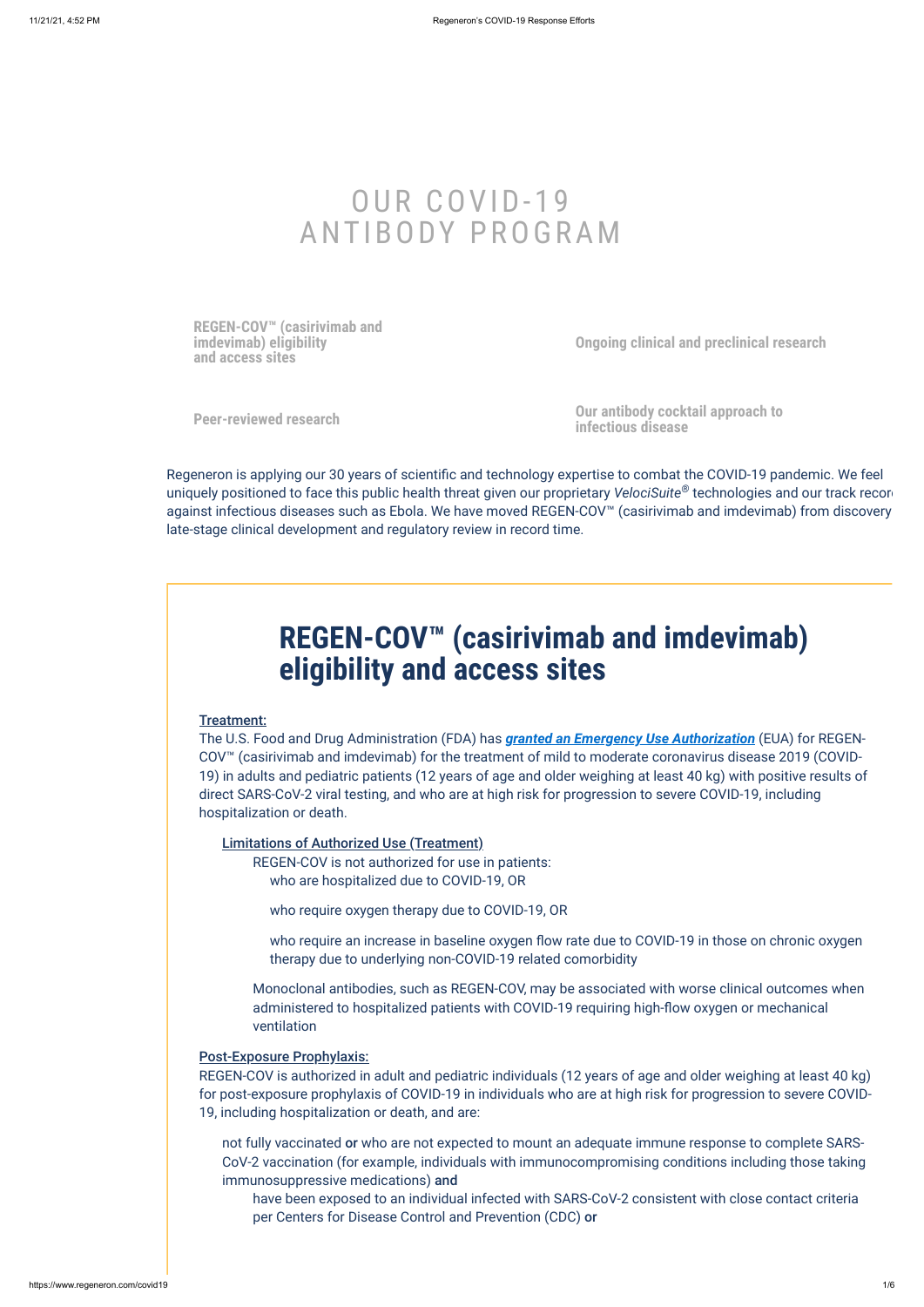#### 11/21/21, 4:52 PM Regeneron's COVID-19 Response Efforts

REGEN-COV has not been approved but has been authorized for emergency use by the FDA. These uses are authorized only for the duration of the declaration that circumstances exist justifying the authorization of the emergency use under section 564(b)(1) of the Act, 21 U.S.C. § 360bbb-3(b)(1), unless the authorization is terminated or revoked sooner.

Healthcare providers should review the [Fact Sheet for Healthcare Providers](https://www.regeneron.com/downloads/treatment-covid19-eua-fact-sheet-for-hcp.pdf) for information on the authorized uses of REGEN-COV.

Please see below for **Important Safety Information**.

who are at high risk of exposure to an individual infected with SARS-CoV-2 because of occurrence of SARS-CoV-2 infection in other individuals in the same institutional setting (for example, nursing homes, prisons)

#### Limitations of Authorized Use (Post-Exposure Prophylaxis)

Post-exposure prophylaxis with REGEN-COV is not a substitute for vaccination against COVID-19

REGEN-COV is not authorized for pre-exposure prophylaxis for prevention of COVID-19

## **Accessing antibody medicines:**

Regeneron is [collaborating](https://investor.regeneron.com/news-releases/news-release-details/regeneron-and-roche-collaborate-significantly-increase-global) with Roche to increase global supply of REGEN-COV, with expected production of at least 2 million treatment doses per year, beginning in 2021. Regeneron is responsible for development and distribution of the treatment in the U.S., and Roche is primarily responsible for development and distribution outside the U.S. The companies share a commitment to making the antibody cocktail available to COVID-19 patients around the globe and will support access in low- and lower-middle-income countries through drug donations to be made in partnership with public health organizations.

The U.S. government has made our investigational antibody therapy, REGEN-COV, for COVID-19 free to patients who qualify under the Emergency Use Authorization parameters issued by the FDA. Patients with commercial insurance may be subject to a co-pay/co-insurance cost for the drug's administration. Currently, [there is no cost for the drug or its administration for patients with Medicare or Medicaid insurance. Click for](https://combatcovid.hhs.gov/i-have-covid-19-now/monoclonal-antibodies-high-risk-covid-19-positive-patients) more information.

We are studying REGEN-COV in multiple patient populations for the potential treatment and prevention of COVID-19. We are sharing data from these ongoing clinical trials as quickly as possible with the public and regulatory authorities.

*[Order Information for HCPs](https://app.smartsheet.com/b/form/255d164d67834793b4ab549e160941e8) [Contact our Medical Information team](https://www.regeneron.com/medical-inquiries)*

*Health and Human [Services \(HHS\) Antibody](https://protect-public.hhs.gov/pages/therapeutics-distribution#distribution-locations) Therapeutic Locator*

*[National Infusion Center Association \(NICA\)](https://covid.infusioncenter.org/)*

*[Additional REGEN-COV resources for](https://www.regeneroneua.com/) patients and providers*

# <span id="page-1-0"></span>**Ongoing clinical and preclinical research**

## **Data is available on REGEN-COV in various patient populations:**

**[Non-hospitalized patients:](https://investor.regeneron.com/news-releases/news-release-details/phase-3-trial-shows-regen-covtm-casirivimab-imdevimab-antibody)** Data from a Phase 3 trial assessed the effect of REGEN-COV on reducing viral load and patient medical visits in high-risk, non-hospitalized patients.

**[Hospitalized patients:](https://investor.regeneron.com/news-releases/news-release-details/regeneron-announces-encouraging-initial-data-covid-19-antibody)** Initial data for futility analyses evaluated REGEN-COV based on the ability to reduce incidence of death or mechanical ventilation in hospitalized patients on low-flow oxygen. The separate, nearly 10,000 patient UK [RECOVERY trial assessed REGEN-COV's ability to reduce risk of death in patients hospitalized with COVID-19 who h](https://newsroom.regeneron.com/news-releases/news-release-details/regen-covtm-casirivimab-and-imdevimab-phase-3-recovery-trial)ad not mounted their own immune response.

**See if you qualify for a REGEN-COV clinical trial by calling (844)-734-6643**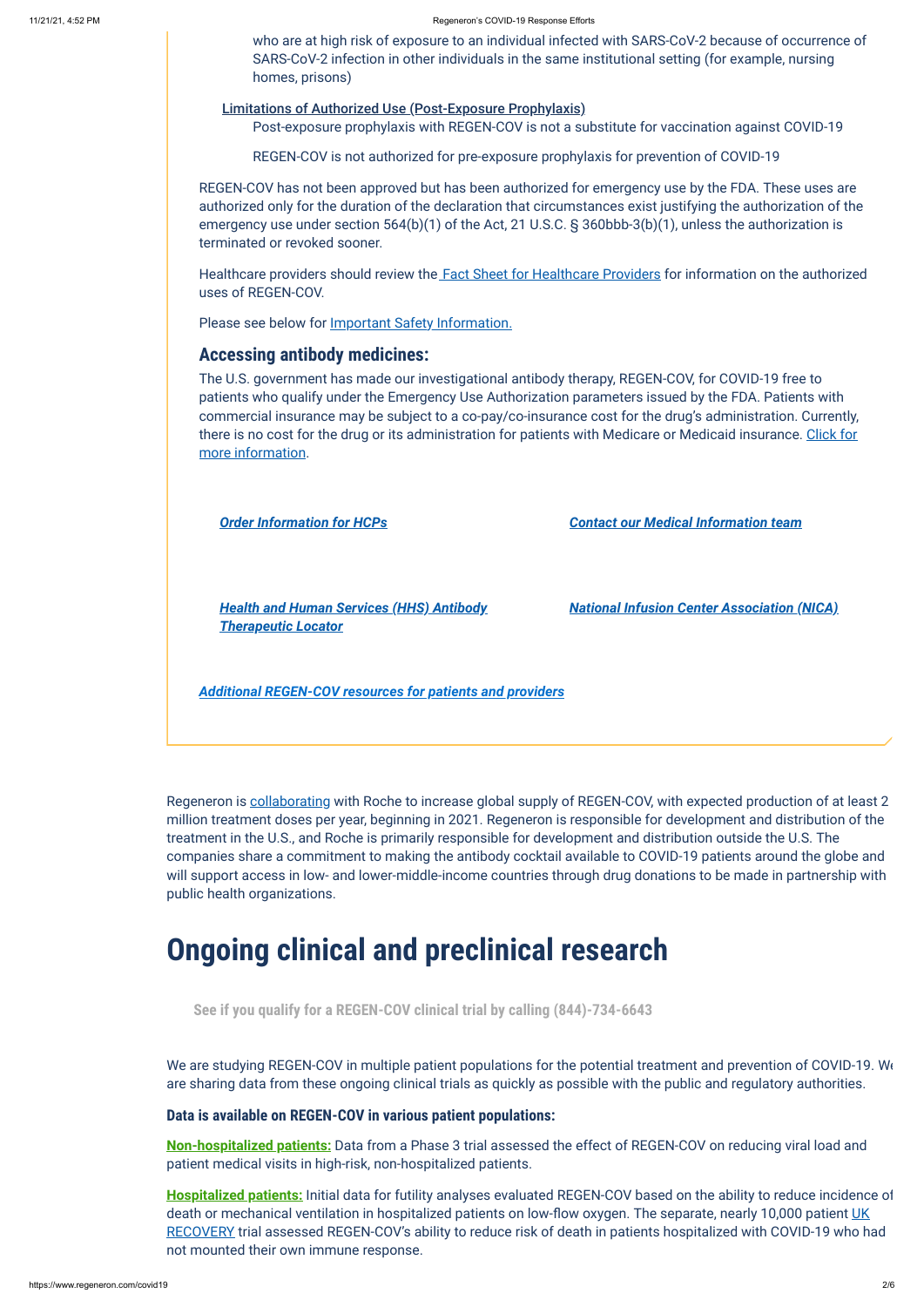**[Prevention of symptomatic disease:](https://investor.regeneron.com/news-releases/news-release-details/phase-3-prevention-trial-showed-81-reduced-risk-symptomatic-sars)** A Phase 3 trial assessed the ability of REGEN-COV to reduce the risk and burden o COVID-19 infection among household contacts of SARS-CoV-2 infected individuals.

**[SARS-CoV-2 variants:](https://newsroom.regeneron.com/news-releases/news-release-details/regen-covtm-antibody-cocktail-active-against-sars-cov-2-variants)** Multiple analyses, including a publication in *[Cell](https://www.cell.com/cell/fulltext/S0092-8674(21)00703-0)* have confirmed that REGEN-COV retained potency against the main variants of concern circulating within the U.S., including Delta (B.1.617.2; first identified in India), Gamma (P.1; first identified in Brazil), Beta (B.1.351; first identified in South Africa). REGEN-COV remains the only dual-antibody therapy available for use in all 50 states.



<span id="page-2-0"></span>With two complementary antibodies in one therapeutic, even if one antibody has reduced potency in response to a variant strain of the virus, the risk of the combination losing efficacy is diminished, as the virus would need to mutate in multiple distinct locations to evade both antibodies. We have hundreds of additional investigational, neutralizing antibodies in our labs that could form new combinations that might be useful against future variants, and we are evaluating potential next steps with these novel early-stage candidates.

# **Pe e r-rev i ewe d re s e a r c h**

## **Clinical**

## **Preclinical**

New England Journal of Medicine: *"REGN-COV2, a Neutralizing Antibody Cocktail, in* **Outpatients with Covid-19"** [details initial clinical data from a seamless Phase 1/2/3 t](https://www.nejm.org/doi/full/10.1056/NEJMoa2035002)rial of the antibody cocktail in non-hospitalized patients with COVID-19, showing that casirivimab and imdevimab effectively reduced viral load and the need for medically-attended visits, with the greatest benefit in patients who had not yet mounted their own effective immune response or had high viral load at baseline.

Science: *["Studies in Humanized Mice and Convalescent Humans Yield a SARS-CoV-2](https://science.sciencemag.org/content/369/6506/1010) Antibody Cocktail"* describes Regeneron's parallel efforts using both humanized VelocImmune<sup>®</sup> mice and blood samples from recovered COVID-19 patients to generate a large and diverse collection of antibodies targeting multiple different regions of the critical receptor-binding domain (RBD) of the SARS-CoV-2 spike protein.

Science: *["Antibody Cocktail to SARS-Cov-2 Spike Protein Prevents Rapid Mutational](https://science.sciencemag.org/content/369/6506/1014) Escape Seen with Individual Antibodies"* demonstrates that, under pressure from individual antibodies, mutant viruses were rapidly selected that evaded the blocking function of all

individual antibodies tested, including antibodies that potently bind to highly-conserved regions on the spike protein. However, escape mutants could not be efficiently generated following exposure to the casirivimab and imdevimab cocktail since it utilizes two antibodies that can simultaneously bind to distinct regions of the virus. The clinical significance of these findings is unknown.

Science: *["REGN-COV2 Antibody Cocktail Prevents and Treats SARS-CoV-2 Infection in](https://science.sciencemag.org/content/370/6520/1110) Rhesus Macaques and Hamsters"* demonstrates the efficacy of our antibody cocktail in

non-human primates and hamsters, showing its ability to reduce virus load in lower and upper airways and decrease virus-induced pathological impact.

## Cell: *["The Monoclonal Antibody Combination REGEN-COV Protects Against SARS-CoV-2](https://www.cell.com/cell/fulltext/S0092-8674(21)00703-0) Mutational Escape in Preclinical and Human Studies"* showed that REGEN-COV retained

neutralization potency against current variants of concern/interest and that treatment with REGEN-COV in humans did not lead to emergence of viral variants.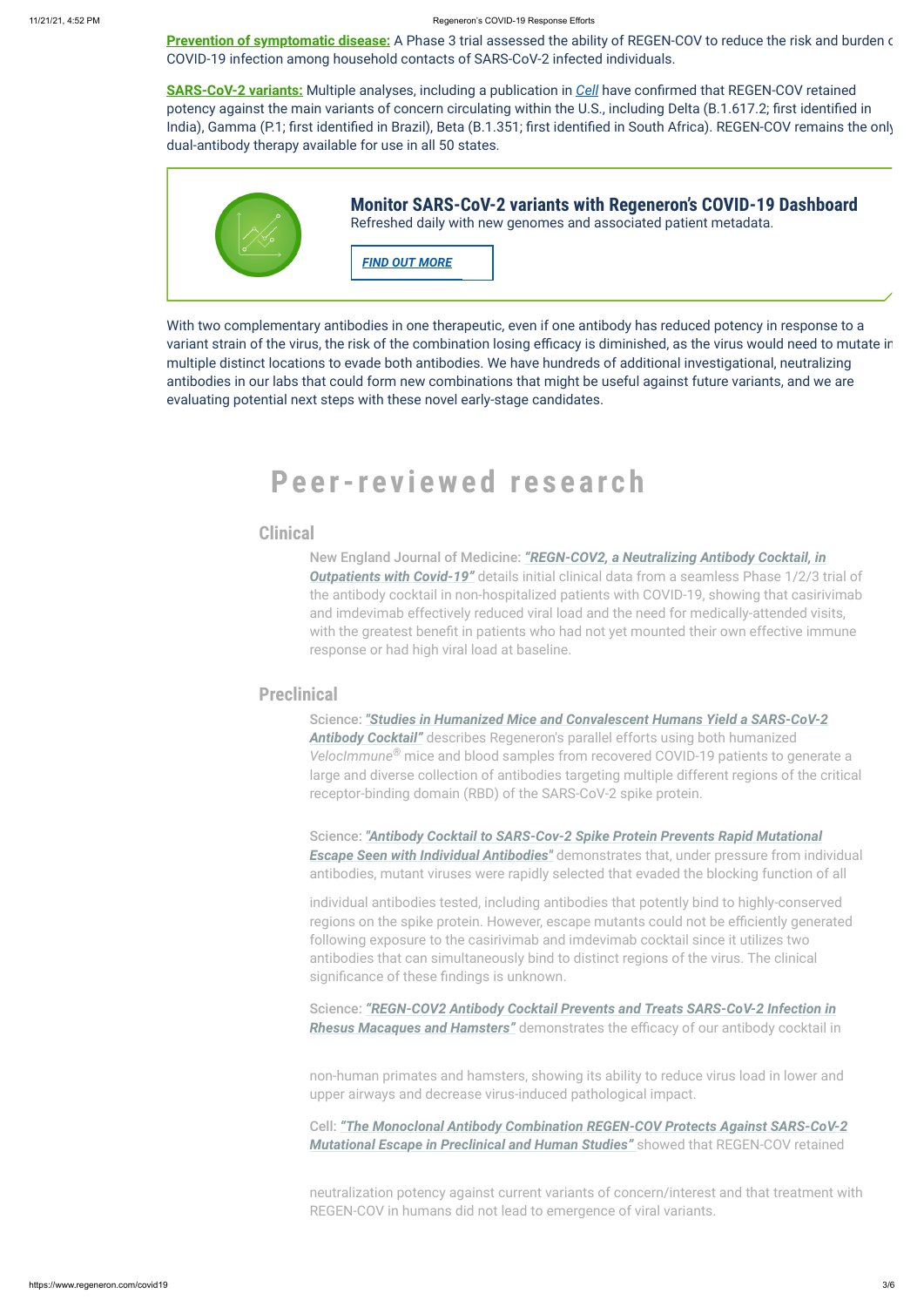<span id="page-3-0"></span>Circulating SARS-CoV-2 viral variants may be associated with resistance to monoclonal antibodies. Healthcare provider should review the Antiviral Resistance information in Section 15 of the Fact Sheet for details regarding specific variants and resistance, and refer to the [CDC website](https://www.cdc.gov/coronavirus/2019-ncov/transmission/variant-cases.html) as well as information from state and local health authorities regarding reports of viral variants of importance in their region to guide treatment decisions.

# **Our antibody cocktail approach to infectious disease**

Our COVID-19-related discovery efforts started in early 2020, when we utilized our VelociSuite® technologies to produce and evaluate hundreds of virus-neutralizing antibodies in our genetically engineered mice. Knowing from the beginning that we would take a combination approach, we also identified similarly-performing antibodies from human COVID-19 survivors in order to maximize the pool of potential candidates. By June, we had selected and progressed the two pote complementary and non-competing antibodies, casirivimab andimdevimab, into large-scale manufacturing and clinical trials.

Regeneron's infectious disease programs have led to an approved medicine for Ebola, an emergency authorized medicine for COVID-19 and an investigational medicine for Middle East Respiratory Syndrome (MERS). In each case, we have taken a strategic multi-antibody 'cocktail' approach.

Viruses, by their nature, mutate over time leading to variant forms. With two (or more) complementary antibodies in one therapeutic, even if one antibody has reduced potency in response to a certain strain, the risk of the combination losing efficacy is diminished since the virus would need to mutate in multiple distinct locations to evade both antibodies. In th case of REGEN-COV for COVID-19, casirivimab and imdevimab bind tightly and non-competitively to different, nonoverlapping parts of the spike protein of the SARS-CoV-2 virus, thereby blocking the virus' ability to infect healthy cells.

> *The REGEN-COV antibody cocktail was prospectively designed so that if variants arose affecting one component, the other component could compensate and still allow for potent neutralizing activity. In fact, as reported in'Science' inJune 2020, Regeneron scientists predicted the key mutation that has since appeared in the SARS-CoV-2 variants first identified in South Africa andBrazil, and further showed that this mutation would lower potency of the casirivimab antibody, but be compensated for by the strong potency of the imdevimab antibody.*

> > **George D. Yancopoulos, MD, PhD**

President and Chief Scientific Officer

# **Our technologies**

From discovery to large-scale manufacturing, our VelociSuite® technologies uniquely enable our discovery and development efforts.

*[LEARN ABOUT OUR TECHNOLOGIES](https://www.regeneron.com/science/technology)*

2020 was a challenging year for everyone. Our founder, CEO and president, Len Schleifer, MD, PhD, reflects on what enabled our COVID-19 work, what we accomplished and what is yet to come.

*[READ HIS PERSPECTIVE](https://www.regeneron.com/about/perspectives/regen-cov2-eua)*

### <span id="page-3-1"></span>Important Safety Information

REGEN-COV (casirivimab and imdevimab) is an unapproved investigational therapy, and there are limited clinical data available. Serious and unexpected adverse events may occur that have not been previously reported with REGEN-COV use.

#### Contraindication:

REGEN-COV is contraindicated in individuals with previous severe hypersensitivity reactions, including anaphylaxis, to REGEN-COV

### Warnings and Precautions

Hypersensitivity Reactions Including Anaphylaxis and Infusion-Related Reactions: Serious hypersensitivity reactions, including anaphylaxis, have been observed with administration of REGEN-COV. If signs or symptoms of a clinically significant hypersensitivity reaction or anaphylaxis occur, immediately discontinue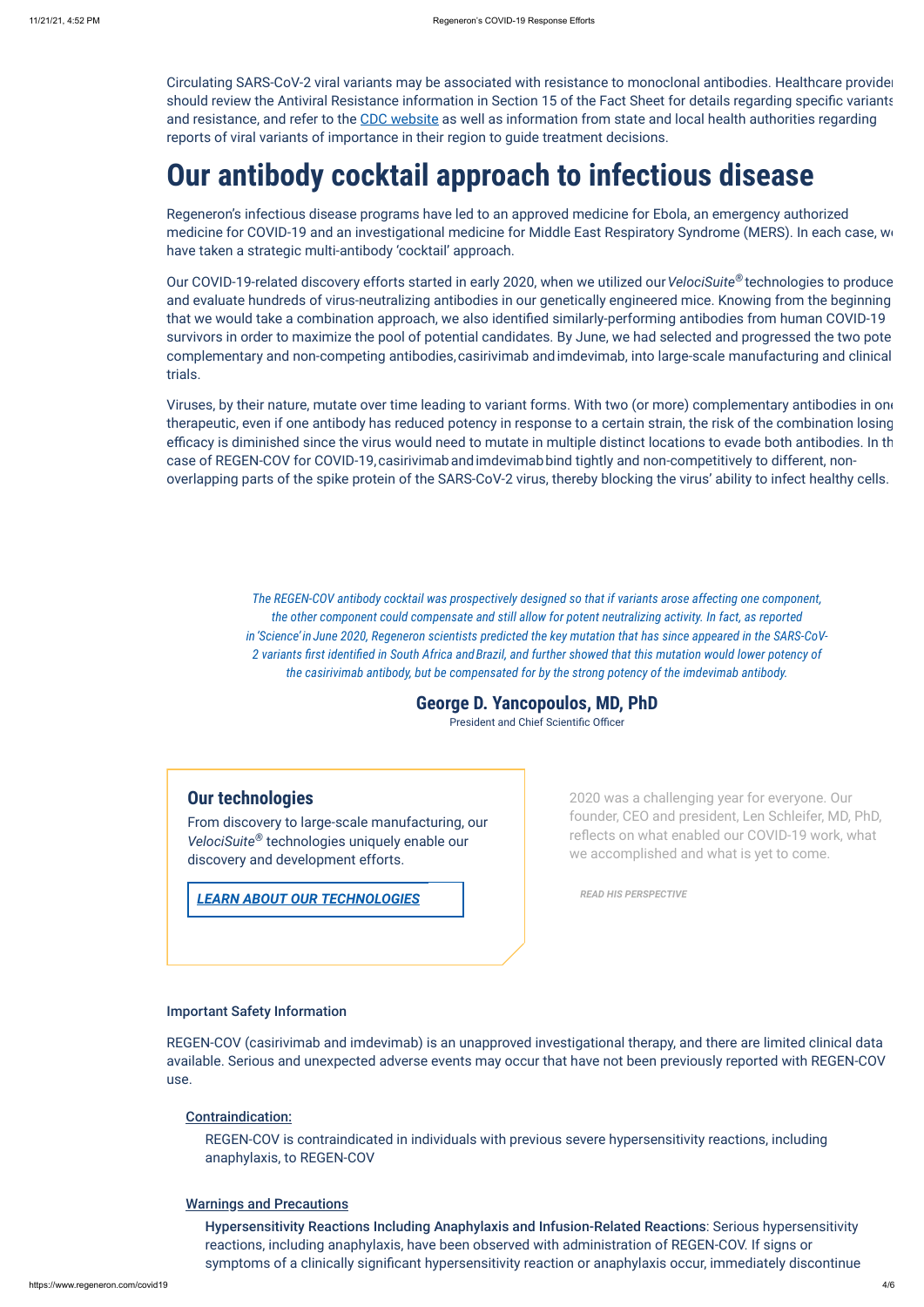#### 11/21/21, 4:52 PM Regeneron's COVID-19 Response Efforts

administration and initiate appropriate medications and/or supportive therapy. Infusion-related reactions, occurring during the infusion and up to 24 hours after the infusion, have been observed with administration of REGEN-COV. These reactions may be severe or life threatening

Signs and symptoms of infusion-related reactions may include: fever, difficulty breathing, reduced oxygen saturation, chills, nausea, arrythmia (e.g., atrial fibrillation, tachycardia, bradycardia), chest pain or discomfort, weakness, altered mental status, headache, bronchospasm, hypotension, hypertension, angioedema, throat irritation, rash including urticaria, pruritus, myalgia, vasovagal reactions (e.g., pre-syncope, syncope), dizziness, fatigue and diaphoresis. Consider slowing or stopping the infusion and administer appropriate medications and/or supportive care if an infusionrelated reaction occurs

Clinical Worsening After REGEN-COV Administration: Clinical worsening of COVID-19 after administration of REGEN-COV has been reported and may include signs or symptoms of fever, hypoxia or increased respiratory difficulty, arrhythmia (e.g., atrial fibrillation, tachycardia, bradycardia), fatigue, and altered mental status. Some of these events required hospitalization. It is not known if these events were related to REGEN-COV use or were due to progression of COVID-19

Limitations of Benefit and Potential for Risk in Patients with Severe COVID-19: Monoclonal antibodies, such as REGEN-COV, may be associated with worse clinical outcomes when administered to hospitalized patients with COVID-19 requiring high-flow oxygen or mechanical ventilation. Therefore, REGEN-COV is not authorized for use in patients who are hospitalized due to COVID-19, OR who require oxygen therapy due to COVID-19, OR who require an increase in baseline oxygen flow rate due to COVID-19 in those on chronic oxygen therapy due to underlying non-COVID-19–related comorbidity. Post-exposure prophylaxis with REGEN-COV (casirivimab with imdevimab) is not a substitute for vaccination against COVID-19

### Adverse Reactions:

COV-2067 (Treatment): Infusion-related reactions (adverse event assessed as causally related by the investigator) of grade 2 or higher severity have been observed in 10/4,206 (0.2%) of those who received REGEN-COV at the authorized dose or a higher dose. Three subjects receiving the 8,000 mg dose of REGEN-

**Patient Monitoring Recommendations:** Clinically monitor patients during dose administration and observe patients for at least 1 hour after intravenous infusion or subcutaneous dosing is complete

COV, and one subject receiving the 1,200 mg casirivimab and 1,200 mg imdevimab, had infusion-related reactions (urticaria, pruritus, flushing, pyrexia, shortness of breath, chest tightness, nausea, vomiting, rash) which resulted in permanent discontinuation of the infusion. All events resolved. Anaphylactic reactions have been reported in the clinical program in subjects receiving REGEN-COV. The events began within 1 hour of completion of the infusion, and in at least one case required treatment including epinephrine. The events resolved

COV-2069 (Post-exposure prophylaxis): In subjects who were SARS-CoV-2 negative at baseline (Cohort A), injection site reactions (all grade 1 and 2) occurred in 55 subjects (4%) in the REGEN-COV group and 19 subjects (2%) in the placebo group. The most common signs and symptoms of injection site reactions which occurred in at least 1% of subjects in the REGEN-COV group were erythema and pruritus. Hypersensitivity reactions occurred in 2 subjects (0.2%) in the REGEN-COV group and all hypersensitivity reactions were grade 1 in severity. In subjects who were SARS-CoV-2 positive at baseline (Cohort B), injection site reactions, all of which were grade 1 or 2, occurred in 6 subjects (4%) in the REGEN-COV group and 1 subject (1%) in the placebo group. The most common signs and symptoms of injection site reactions which occurred in at least 1% of subjects in the REGEN-COV group were ecchymosis and erythema

COV-2093 (Subcutaneous Dosing): Injection site reactions occurred in 12% and 4% of subjects following single dose administration in the REGEN-COV and placebo groups, respectively. Remaining safety finding following subcutaneous administration in the REGEN-COV group were similar to the safety findings observed with intravenous administration in COV-2067. With repeat dosing, injection site reactions occurred in 252 subjects (35%) in the REGEN-COV group and 38 subjects (16%) in the placebo group; all injection site reactions were grade 1 or 2 in severity. Hypersensitivity reactions occurred in 8 subjects (1%) in the REGEN-COV group; and all hypersensitivity reactions were grade 1 or 2 in severity. There were no cases of anaphylaxis

### Use in Specific Populations:

Pregnancy: There are insufficient data to evaluate a drug-associated risk of major birth defects, miscarriage, or adverse maternal or fetal outcomes. REGEN-COV should only be used during pregnancy if the potential benefit outweighs the potential risk for the mother and the fetus

Lactation: There are no available data on the presence of casirivimab and/or imdevimab in human milk or